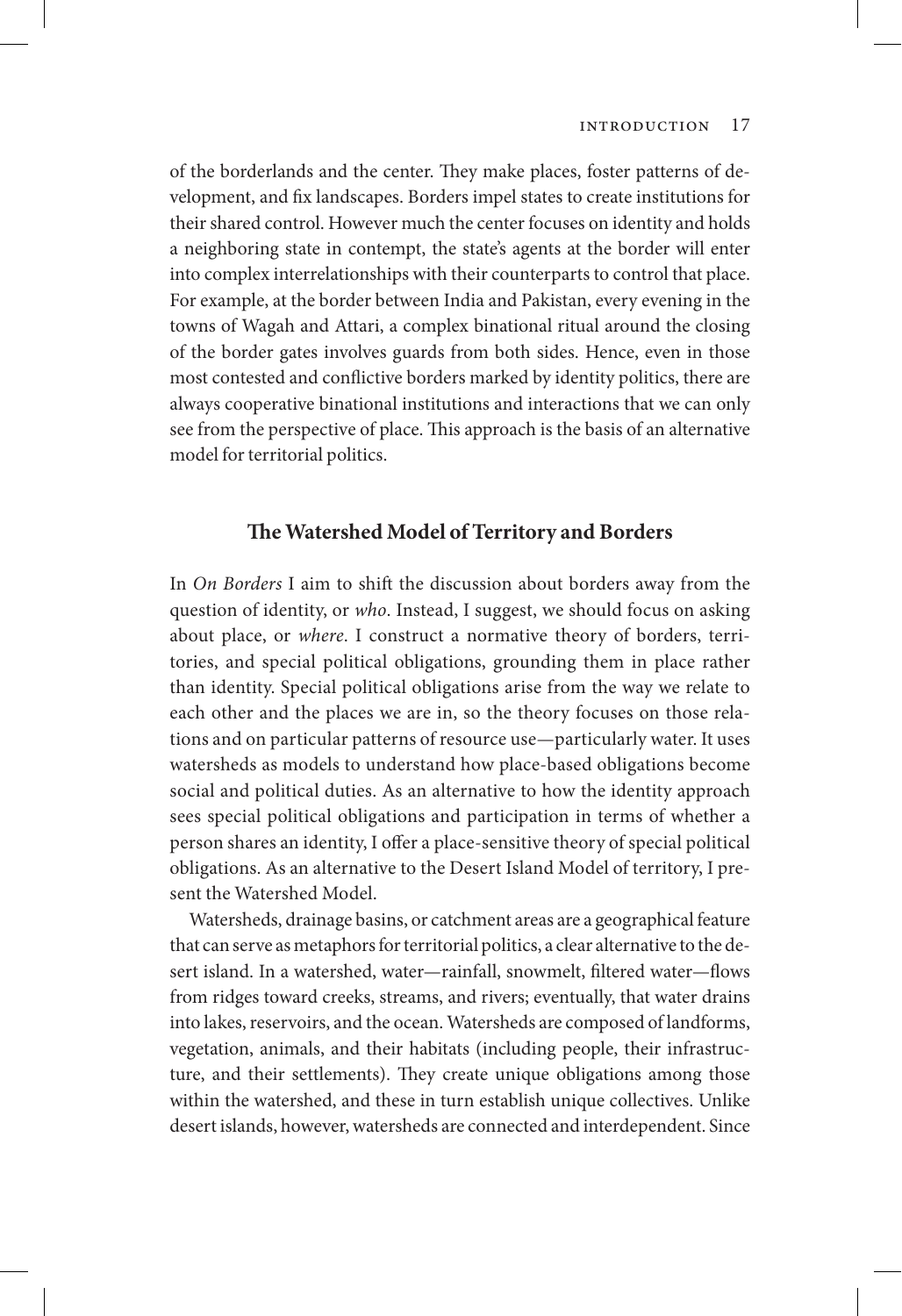water flows and circulates, it is hard to determine exclusive ownership of watersheds.

The Watershed Model of territory and borders uses a place-based approach to territorial politics to offer a theory of ideal borders, which does not rely on identity to demarcate jurisdictions. Instead, local institutions of resource use and cooperation are the ground of territorial rights. These institutions can be used to draw borders between localities. Ideally, these localities could come together to constitute wider regions and even states. Country borders could then be conceived as coming from the ground up.

This model contrasts with the traditional theories of territorial rights, which rely on the Desert Island Model. On the latter account, territorial rights are claimed by existing states and their institutions (which claim a collective right to occupy a distinct area), or by individuals who claim to have original (or natural) rights of property and occupation. The Watershed Model, instead, constructs territories from below. This, however, does not imply that peoples or individuals have a pre-political private right to land, nor that they have established institutions of cooperation even before there are legal institutions in a particular place (or before there are stakes around a particular area). Yet the political institutions that define boundaries in this account are not created by states or by private property markets. Instead, the institutions are communal: the model draws inspiration from those institutions that manage common resources without the intervention of either markets or states. Taking a cue from the empirical literature on the management of common pool resources and polycentric governance (which focuses on the communal management of water, communal forests, and fisheries [Ostrom 2010]), here I see places as the site of cooperative ventures, which depend on the concrete configurations of people and resources in a given place.

In the Watershed Model, those present in a certain area determine the precise location of local jurisdictional borders by following patterns of resource use. Water management is a proxy for these patterns; thus, we can use water and the watershed's limits to model territories and borders. The way locales manage water in the watershed serves for delineating borders. Ideally, borders could follow a literal watershed, but here we use the watershed as a model and a metaphor for a set of values and an orientation to border management and control that takes seriously our relations to ecosystems and special obligations tied to places. In sum, I model territories on river basins that determine the limits of institutions of resource use, and often also the limits of political spaces.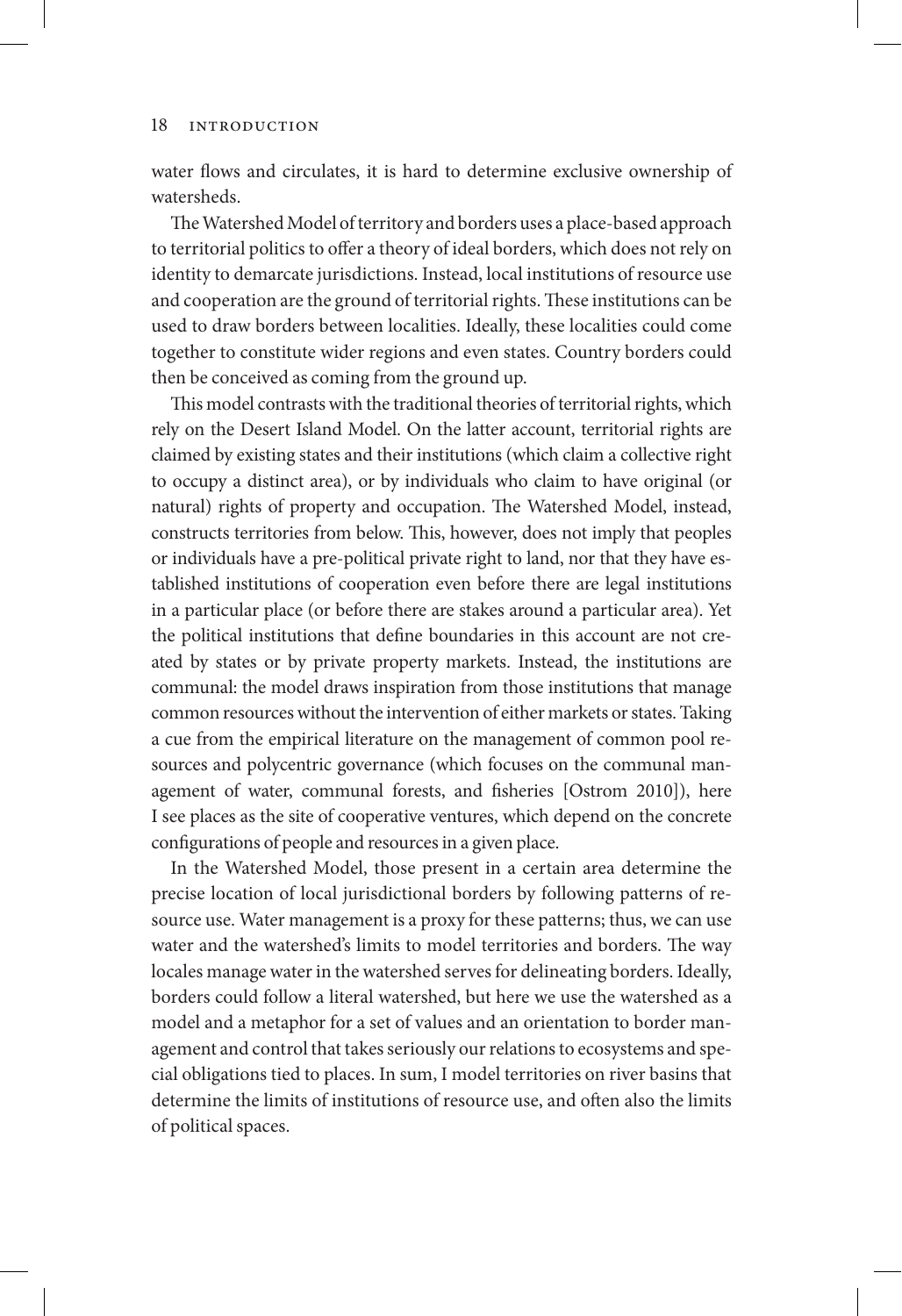The Watershed Model to borders could be seen as an ecological revival of the old idea of "natural boundaries," which since antiquity used mountains, rivers, and deserts to determine the limits of political areas. This is true in some respects: the model takes seriously geography and natural relations to help us make decisions about how we circulate, how we plan cities, and how we think of private, public, and sacred spaces. More broadly, the metaphor allows us to think of place-based normative standards for how to set and govern borders. However, the similarities are limited: the Watershed Model does not assume that nature creates distinct countries, that a people or a nation *owns* a territory, or that land *belongs* to a people; rather, it sees territory emerging from located socio-natural relations, obligations, and institutions. These relations become the center of governance in localities, which may come together and scaffold up to constitute territories, public spaces, and perhaps even social collectives based on presence. These collectives are not grounded in identity or lifelong commitments; they depend on participation in networks of coordinated action that respect place-specific duties and are associated with institutional urban design and rural management. These place-specific collectives often overlap and crosscut nations, national borders, and cultural communities.

Here, then, we see the borders of states as watersheds instead of shores. A Desert Island Model of territory imagines the edges of civic space as the pristine shores of the island and civic space as neat dry land ("bound and circumscribed in the fancy," as Hume put it). Yet in fact, as in a watershed, spaces are muddy and jurisdictions often intersect and overlap. The soil is mixed with moisture, and territories bleed into one another. Agriculture, commerce, industry, and migration mix the land and water further; all these forces connect the territories that political jurisdictions designed following the Desert Island Model seek to keep distinct. Like a ridge that marks the drainage trajectory in a river basin, here the border determines relations and connects jurisdictions, rather than distinctly framing the edges of dry land. Instead of the native/alien divide pushed by the Desert Island Model, in the Watershed Model the distinction between the inside and the outside comes from differences in the type of relations and institutions that obtain on each side. Instead of identity and property, here presence and participation in systems involving geology and biota determine the relevant political bonds. In the Watershed Model, countries are connected and interdependent; their rights of border control do not derive from the internal legitimacy of jurisdiction but rather from the international system of states. In sum, the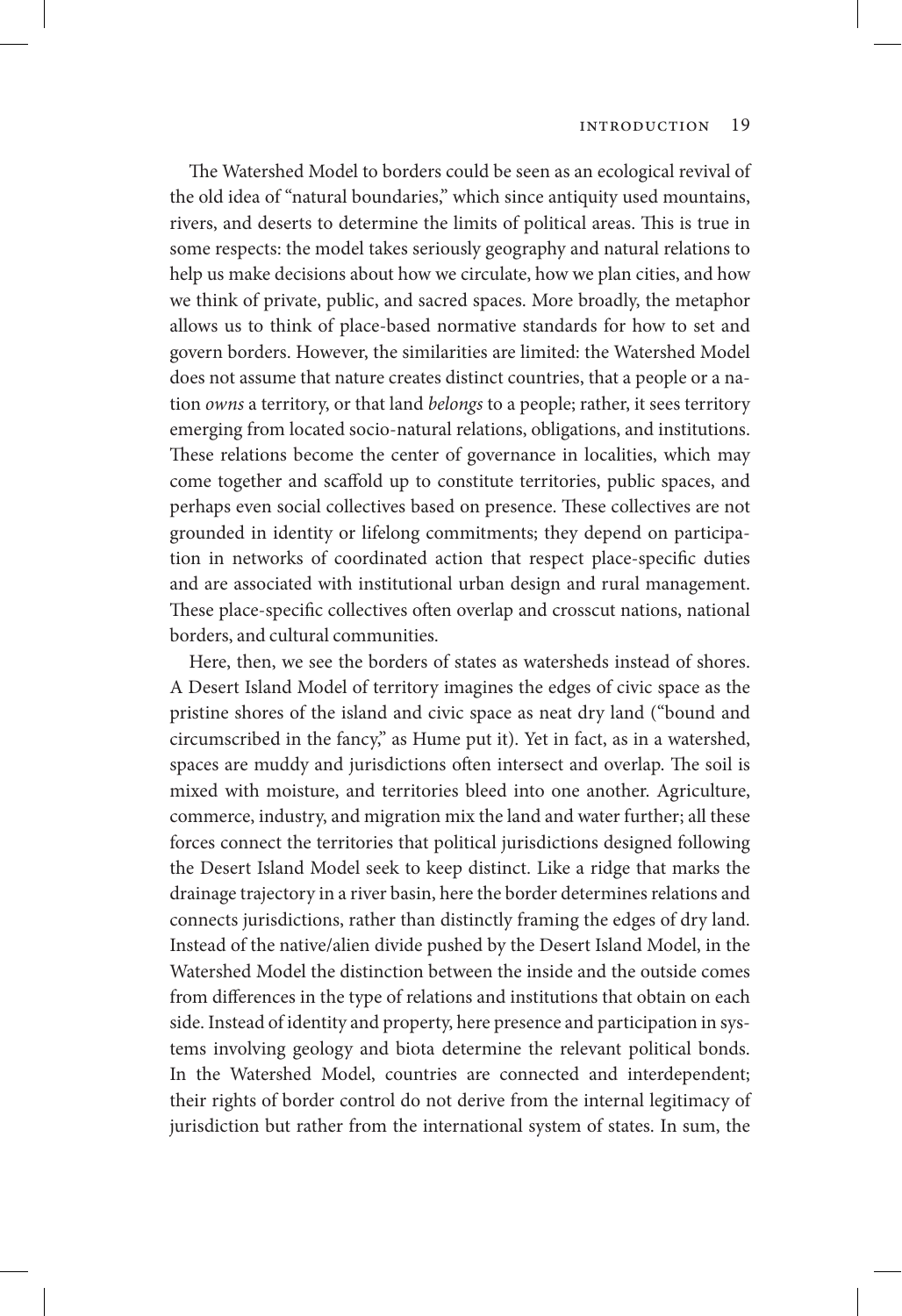Watershed Model of borders provides an alternative to the Desert Island Model that does not require giving up all the benefits of liberal democratic territorial jurisdictions, while allowing for mobility and radically rethinking the terms of political exclusion.

#### **Plan of the Book**

Unlike most political theorists today, I argue in this book that we need not use the boundaries of belonging and membership to demarcate borders. Instead, we should think of borders, territories, and inclusion in terms of place. This perspective may seem strange at first, but it is not such a great departure from common conceptual practices. People often think of political spaces as the *homeland* or *property* of an identity group. When they do so, they are thinking in terms of the Desert Island Model. But, just as frequently, they do the opposite: they think of identities in terms of places, as when they distinguish *farmers* from *urbanites*. In *On Borders* I argue that there is wisdom in the latter sort of thinking that invites us to envision territories not in terms of *whom* they belong to but rather in terms of *where* they are.

In the book's first part, I offer a critical view, describing the Desert Island Model and showing the problems in the theories of territorial rights and borders that depend on it. In Chapter 2, I describe the model from a historical perspective, focusing on views of territory in the work of Vitoria, Locke, and Kant and also showing how committed current theories are to this view. The identity approach produces descriptive and explanatory arguments that lead to a strong normative commitment to identity and property-like entitlements as the basis of territorial rights. Like Hume's account of the desert island, identity-based theories must rely on an image of the political geographical unit as naturally given. Yet distinct areas and distinctly located cultural groups do not simply appear in nature. This creates practical and logical problems that I describe and explore in Chapters 3 and 4. In this critical Part I, I also highlight how existing theories rely on nature in different ways. Early modern theories of state legitimacy used natural law to justify private property and territorial entitlements; nineteenth- and twentiethcentury theories of territorial rights relied on natural borders and the natural boundaries of nations and peoples to establish states on the map (Chapter 5). An alternative approach is to think of nature as the biosphere and socialecological systems. This is the approach that I follow in Part II.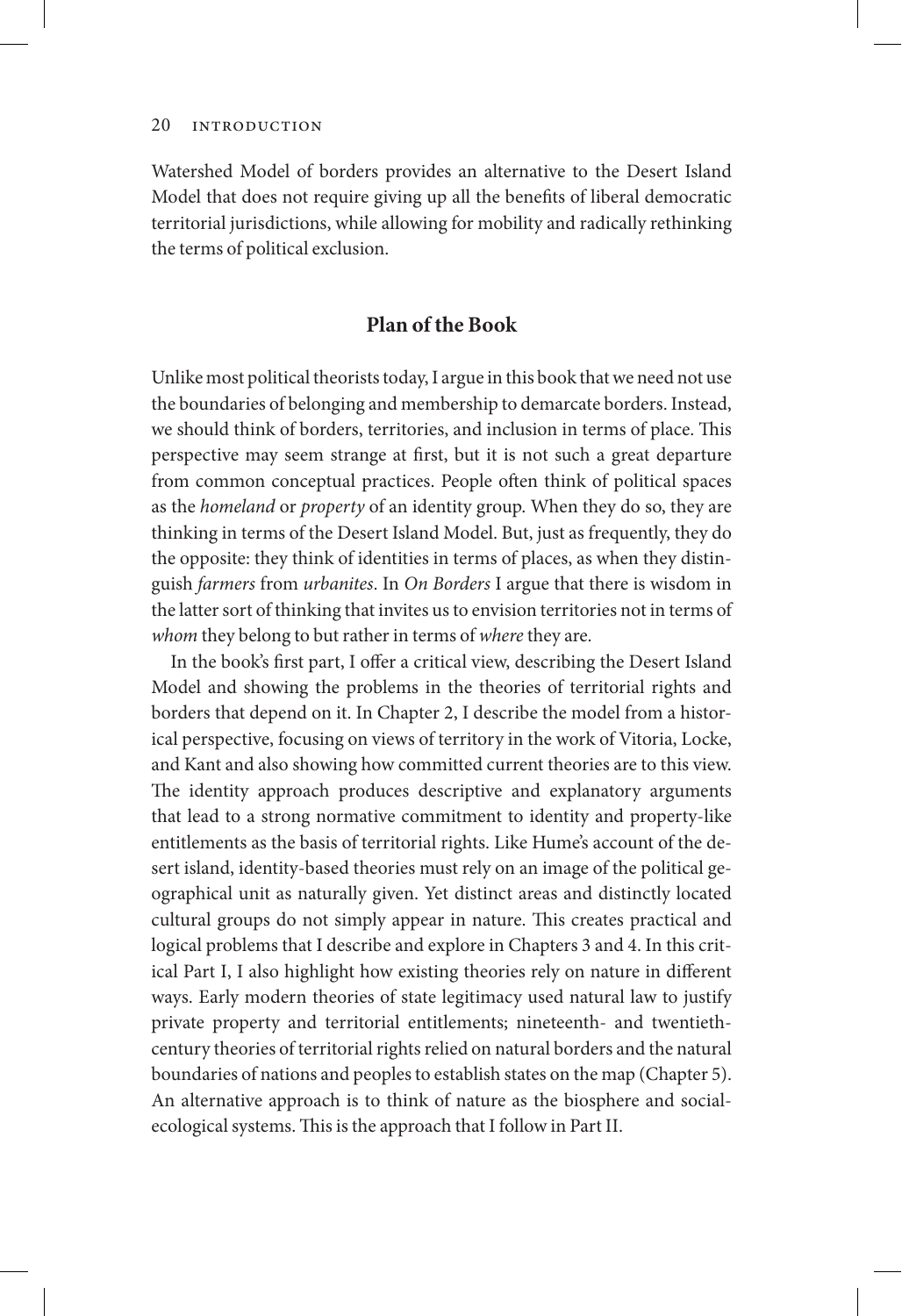## Objects of the Right

A good starting point for analyzing the right into its main elements is to examine its objects: To what kind of actions or objects does the asserted right pertain? The main activities that are the objects of the right are positional and administrative tasks (Prescott 1987). Positional tasks aim at keeping the border where it should be, as determined by prior treaties and conventions. Such tasks include the practices of allocating, delimiting, and demarcating the border, both legally and on the ground. This requires agreements among diplomatic counterparts, as well as the technical aspects of surveying and mapmaking. Administrative tasks include a right to police the legal border, to let people pass or keep them from doing so, and to control and tax what comes in and out of the country.

Other actions to which the state claims a right when it controls borders include the right to police the state's perimeter. They also include the right to control land on the edges of the territory (which may require the requisition of private property), overrule local law to have a unified foreign policy across the country, and enter into relations with contiguous (foreign) states regarding the management of border relations. The right to border control includes the right to waive or transfer the country's privileges regarding border control—see the case of Schengen or that of the UN Blue Helmets described in Section 9.1.

## Proper Site

Notice that the state has a right to perform these tasks *at the border.* The close connection between immigration enforcement and border control makes it easy to blur a crucial distinction, which in turn gives false views about the proper site of border control rights. We must distinguish between border control and statewide policies of population control, immigration, and taxation. When an immigration officer detains a person in the interior of the country—that is, away from the border—she is enforcing the state's immigration or population policy, which pertains to the state's wider jurisdiction over persons. The right to control borders, in contrast, should only be exercised at the edges of the territory. The fact that immigration control and taxation are so salient at the border should not distract from the fact that the state's physical borders are not the same as the boundaries of the community. The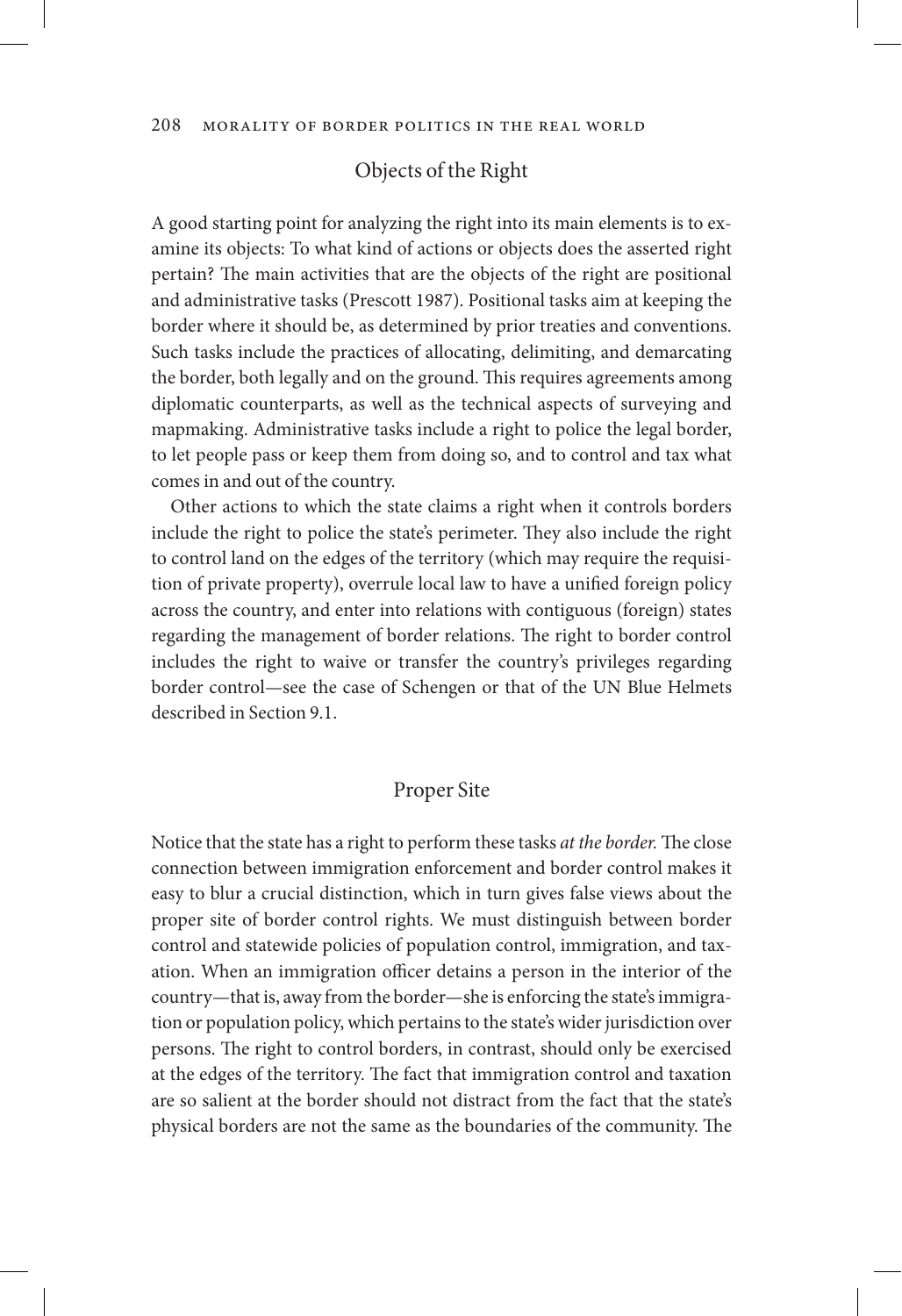state's borders are primarily territorial, while the community's boundaries are primarily civic and cultural. This distinction is politically and philosophically important because the practices require different justifications and challenge legitimacy in different ways (Ochoa Espejo 2014; Näsström 2007). The distinction is also administratively important—in the United States, for example, the agency in charge of policing the border (U.S. Border Patrol [USBP]) is not the same as the one that enforces immigration (Immigration and Customs Enforcement [ICE]).

The proper site of the right of border control, then, is at the physical edges of territory. This can be difficult because borders proper (jurisdictional divides) are lines on a map, but for all practical purposes borders are wide geographical areas. To police and control a borderline, people need to be deployed; thus, a state also needs physical infrastructure, like vehicles and sentry boxes, access roads, support buildings, and so on. The border itself is a crisp line established by law, but borders, as governing institutions, consist of practices and infrastructure that extend far beyond the line (Gavrilis 2008). Border institutions, in turn, have cultural effects. In these wider areas near territorial boundaries, local and national governments interact, creating institutions that shape societies and influence the culture of the borderlands. However, this philosophical distinction between a crisp legal border and a harder-to-define boundary zone (Casey 2011) should not distract us from a separate legal distinction: border control does not immediately justify immigration control or national security. Even though border control may require cooperation with police in wider jurisdictional zones, states should not claim border control rights in non-border sites.

At present, many countries police interior areas as an instance of border control. For example, a person coming from Guatemala into Mexico would cross the river that marks the limit between the two countries and may not have to show her papers or subject her luggage to searches, but she would find a military checkpoint and a border inspection area in Comitán de Dominguez, about thirty miles away from the actual border. This is also clear at airports, which are often far from the physical edges of territory, but where governments claim special rights to detain and search in the name of border control. Edward Casey has argued that conceptual slippage often occurs with the effects of border widening and policing in non-border sites (Casey 2011). In this case, I hold, the slippage is the result of a *totum pro parte* metonymy: speaking about "the border" when meaning "immigration control," which surreptitiously introduces other aspects of border control into